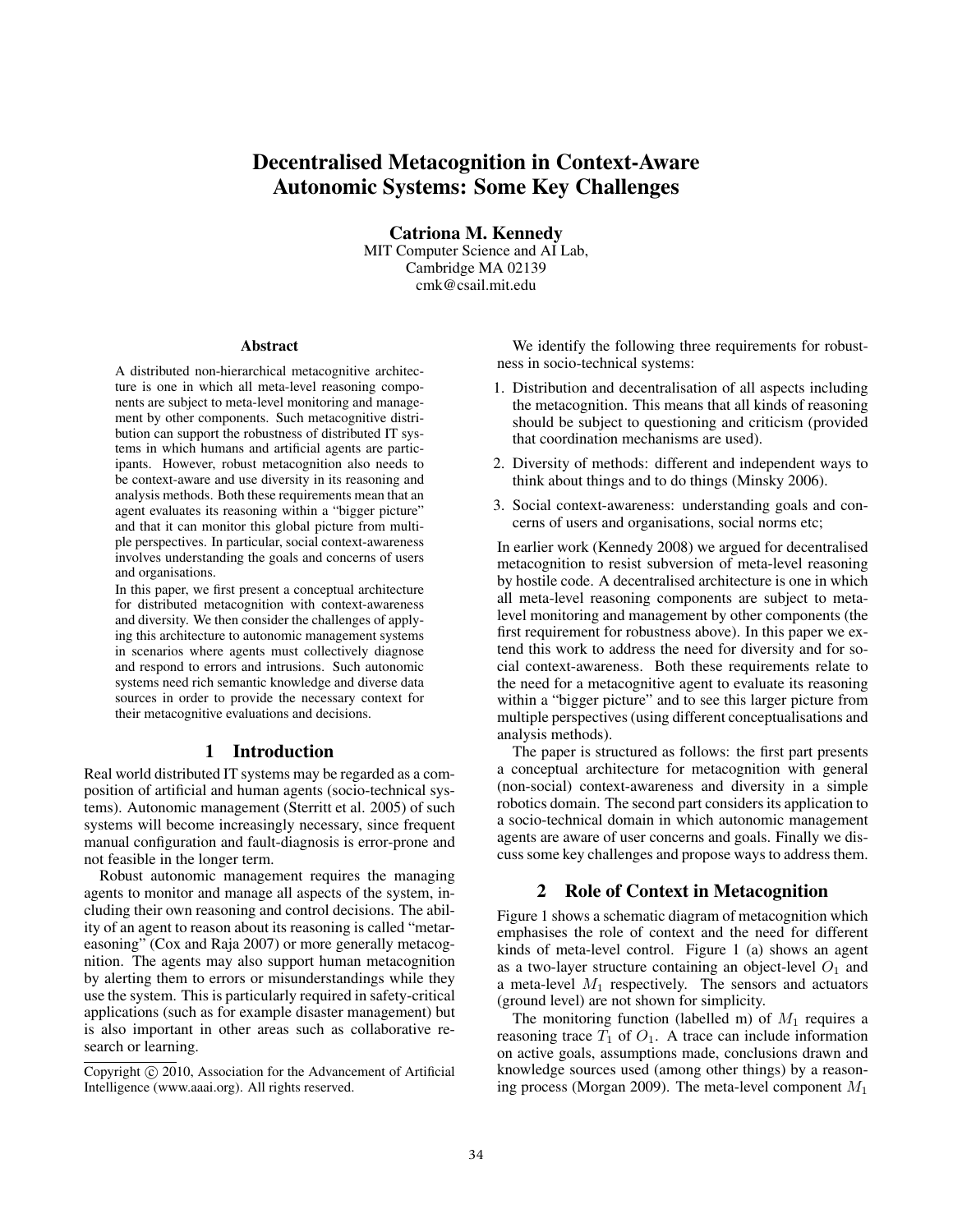(which we call an M-box) is a software component which analyses the trace to check if the object-level  $O_1$  (O-box) satisfies its requirements (such as making progress towards a goal).  $M_1$  also attempts to debug any problems. The control arrow (c) modifies  $O_1$  if the M-box has identified a bug that can be corrected. An M-box can contain various anomaly-



Figure 1: Meta-level monitoring and control: (a) simple control loop; (b) Agent activates other object-level methods to compare with  $O_1$ 

detection and performance evaluation tests. Examples include case-based reasoning (Singh 2005) to test for known faults.

In many realistic scenarios, an agent must evaluate its reasoning with regard to the current situation in the environment, and particularly whether its reasoning or knowledge is appropriate when a new situation arises. Since it would be illogical to trust the same object-level method that it is debugging, it needs to have *alternative* object-level methods available which it uses to gather evidence about the context.

For example, if a robot is expecting an office at the end of a corridor, and finds a cupboard instead, it may think it has encountered a very small office (since it knows nothing about cupboards). When its meta-level analyses the reasoning trace, it can consider two possibilities: (a) the objectlevel has made an error (such as in navigation or in feature recognition) and it is not really at the end of the corridor it thinks it is in or (b) the object-level knowledge of the building is incomplete, which led to a wrong expectation about this particular corridor. To rule out (a), it can explore the area using alternative object-level methods (for route planning, sensing and perception). If they all give the same anomalous result, the robot may conclude instead that its knowledge is incomplete and plan to learn a more accurate map of the building.

## 2.1 Role of Diversity

Figure 1(b) shows the use of additional object-level methods to collect independent evidence about the environment. These methods are trusted by the agent at that point (arrows labeled "u") and may also be used to probe whether an anomalous result was only reported by  $O_1$  or whether the other methods produce similar results. Therefore  $M_1$ 's usage of  $O_2$  and  $O_3$  help it to monitor and debug  $O_1$ . The activation and suppression of different methods may happen dynamically as in the critic-selector architecture of (Minsky 2006). Similarly the level of detail of  $M_1$ 's monitoring may be varied dynamically in response to problems.

Two different kinds of control are illustrated here. One kind of control acts on the object-component it is debugging, for example to modify or suppress it as a result of fault diagnosis. Another kind of control activates alternative objectlevel methods.

#### 2.2 Distributed metacognition

A meta-component (M-box) may contain errors or its monitoring may be unnecessary and cause inefficiency. In distributed metacognition, several M-boxes participate in the monitoring and control of the system so that all M-boxes are monitored.

In previous work (Kennedy and Sloman 2003) we implemented distributed metacognition for a simulated autonomous vehicle using the *SimAgent* toolkit (Sloman and Poli 1995). This implementation detects anomalies as deviations from learned models of normal rule firing. In addition to dangers in the virtual world, hostile agents can attack the O- or M-boxes controlling the vehicle, including those detecting and repairing errors. Self-repair is implemented as automated patching of corrupted rule-systems. Repair decisions are made by majority voting among replicated components, on the assumption that these are not all attacked simultaneously.

Introducing diversity Replication has the disadvantage that a vulnerability or design error may also be replicated (or exploited repeatedly). To overcome this problem, we propose to introduce diversity by using different meta-level methods or "perspectives". An example configuration show-



Figure 2: A snapshot of distributed metacognition

ing perspectives is shown in Figure 2. The dashed arrows indicate that reasoning events are recorded in a trace. For the ith O-box,  $T_i$  is the trace of  $O_i$  and similarly for the M-boxes  $Tm_i$  is the trace of  $M_i$ . The fuzzy dotted arrows (pointing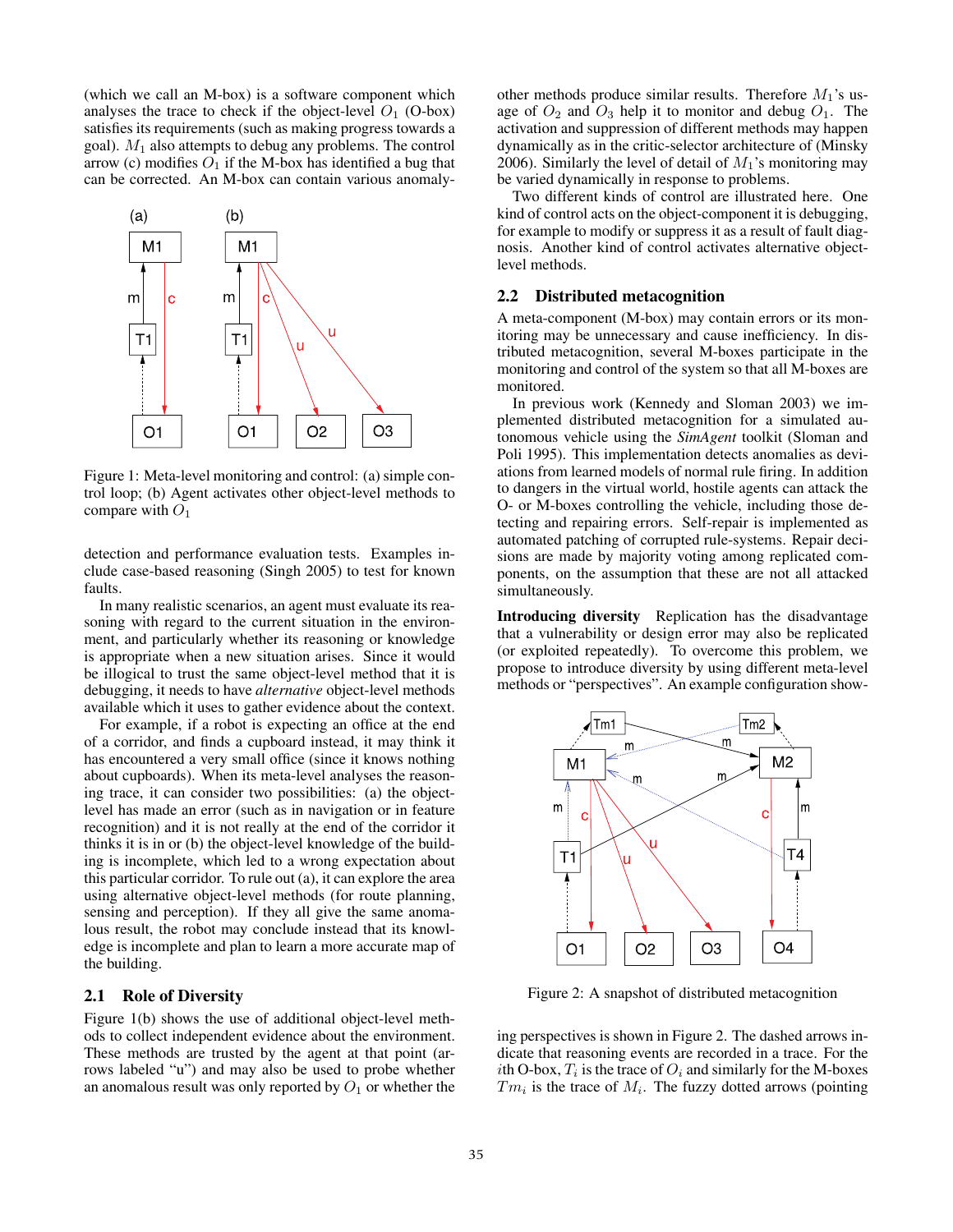towards  $M_1$ ) show the perspective of  $M_1$ , while the black filled arrows show the perspective of  $M_2$ .

Figure 2 shows a configuration in which metacognition is distributed in two ways:

- 1. M-boxes monitor and evaluate O-boxes in different ways. E.g. one monitors traces of reasoning processes (such as matching rules), another monitors changes in memory contents. Different methods and criteria of evaluation may also be used. These represent the different perspectives.
- 2. M-boxes also monitor each other. In some cases they may also activate or suppress each other, provided such metalevel control actions are coordinated (for example, if there is sufficient agreement among M-boxes before taking an action).

The advantage of using the second kind of distribution in addition to the first is that it makes it possible to debug an M-box and explain the *cause* of the error in situations where the M-box is at fault, thus enabling self-explanation (Cox 2007) in those situations.

Context-aware debugging of meta-level reasoning In the same way as for the debugging of an O-box, an M-box's reasoning needs to be analysed within a context. In addition to events in the world, the meta-level context includes the current reasoning processes that are active at the time. For example,  $M_2$  may need to know how  $M_1$  is reasoning when certain object-level reasoning events happen (such as forgetting something or when making a decision).

In a purely hierarchical system with two layers of Mboxes, we would normally expect  $M_2$  to have a separate role from  $M_1$ .  $M_2$ 's role may be called the "meta-meta"role in contrast to the "meta-object"-role of  $M_1$ . Therefore the upper layer  $(M_2)$  would need to trust alternative metalevel methods at the lower layer (playing the "meta-object" role) to deliver the "current state" of the agent's object-level reasoning. However, a hierarchical system involves a proliferation of components which cannot all be monitored, thus making the system fragile. Therefore we propose a nonhierarchical architecture.

Reusablity of meta-level reasoning methods A requirement for such a non-hierarchical closed architecture is that the same component must be able to play both the roles of "meta-meta" and "meta-object" (MM and MO respectively). Therefore  $M_2$  can directly analyse the trace of  $O_1$  (without intermediaries) provided that its method of analysing  $M_1$ 's trace will also suffice for  $O_1$ . In this way,  $M_2$  is providing an alternative view of  $O_1$ , which may be different from that of  $M_1$ .

For this requirement to be met, an object-level trace should not require fundamentally different processing from a meta-level trace (although differences in detail can exist). For example,  $M_2$  may detect that a particular goal has been forgotten in either  $O_1$  or  $M_1$ . The concepts of reusablility and polymorphism in software engineering are important here.

## 2.3 Social metacognition

In traditional multi-agent systems as in human societies, components are independent agents with no direct access to each other's reasoning traces, but may instead infer reasoning traces by observing spoken communication or by accessing a shared log showing the history of a debate or a series of decisions.

Similarly, agents cannot activate or suppress each other directly but must use accepted social rules and forms of communication. The agents must agree to cooperate to solve a given problem. Although they may disagree about specific subgoals, they have a common goal to solve the disagreements.

Figure 2 can be translated into a social (multi-agent) system if the connections are changed as follows:

- $M_1$  and  $M_2$  become M-Boxes for separate agents, with separate O-Boxes. For example  $M_1$  together with  $O_1$ ,  $O_2$ and  $O_3$  become an agent A1 while  $M_2$  and  $O_4$  become A2.
- Diverse object-level methods (O-Boxes): in addition to activating its own alternative O-Boxes directly, an agent may ask for another agent's opinion on its external behaviour or about the state of the environment. Particularly, critical evaluation from the viewpoint of the other agent is important.
- Diverse meta-level methods (M-Boxes): it may be feasible for agents to ask each others' opinions on the correctness of their reasoning, assuming that their reasoning traces can be made available for inspection.
- Distributed control: Instead of M-Boxes activating or suppressing each other, agents are willing to be corrected by other agents.

A social metacognitive architecture may involve individual agents with distributed metacognition which are in turn embedded within a cooperative multi-agent system.

Humans as participating agents Humans may be "components" in such a distributed metacognitive system. If we assume a computational model of human cognition (and metacognition), a human (or group of humans) may be the "agent" whose reasoning is being critically evaluated by another agent (itself software or human) without fundamentally changing the architecture. The converse of this is traditional debugging where humans monitor agent reasoning. We can list the different forms of social metacognition as follows:

- 1. A-A: artificial multi-agent metacognition or "social" metacognition within one agent.
- 2. A-H: an agent analyses a human reasoning trace.
- 3. H-A: traditional debugging.
- 4. H-H: human social metacognition (also includes psychology and social sciences).

Figure 2 may be translated into a multi-agent (A-A) scenario or a human-agent (A-H) scenario. If some form of human reasoning trace is available, many of the same debugging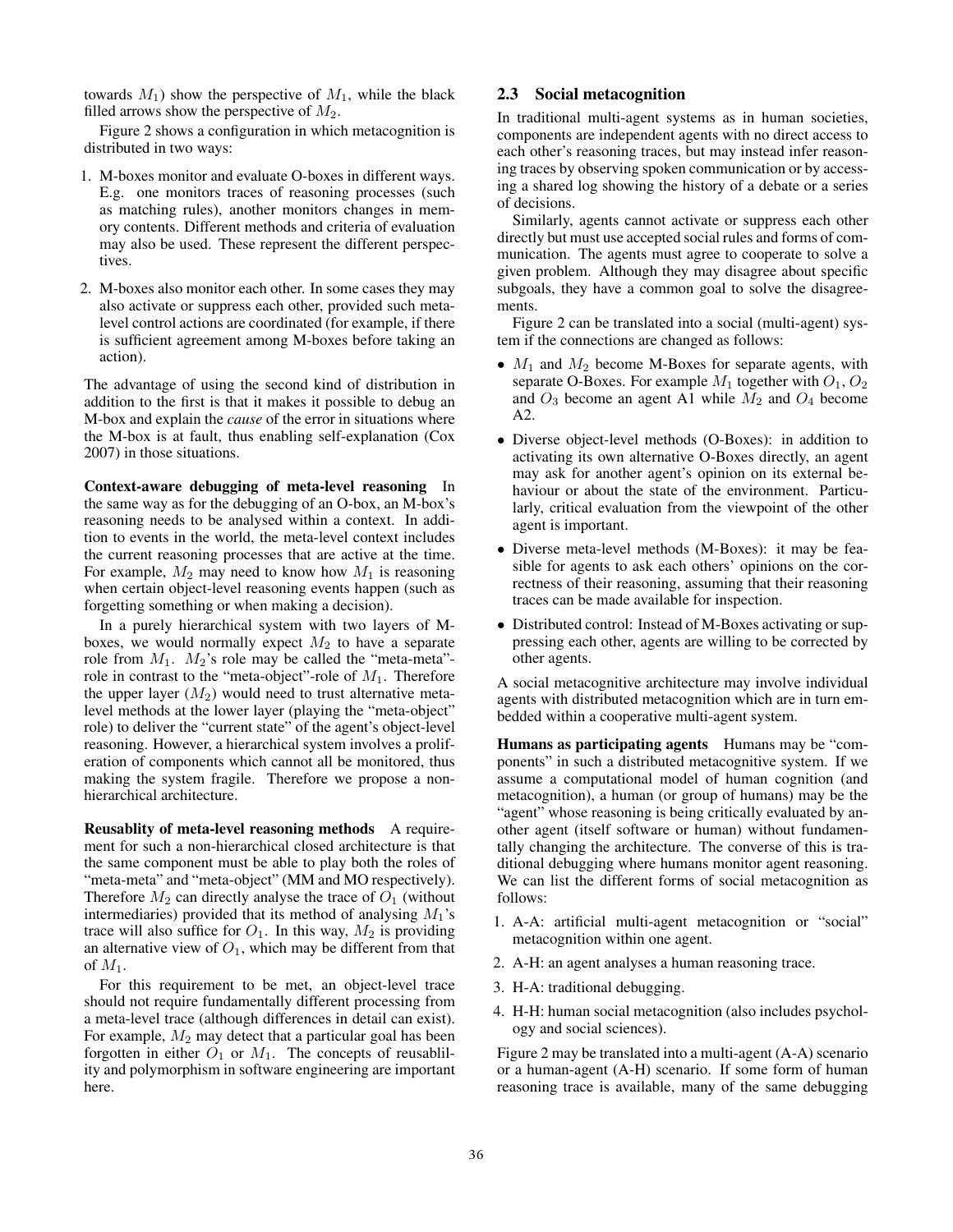strategies may be applicable to both A-A and A-H. For example, a human may fail to use relevant knowledge in the same way as an artificial reasoning process. Such "debugging" would typically be an assistive process to help human metacognition. Intelligent tutoring systems (Bull and Kay 2008) can do this by showing users the system-generated model of the user's learning history.

## 3 Autonomic and Self-Adaptive Systems

We will now consider whether the above concepts of social metacognition can be applied in an autonomic computing scenario. The objective of autonomic computing or "selfmanagement" is to automate many aspects of system administration, such as reconfiguration, fault-diagnosis, protection from security violations and optimisation (Sterritt et al. 2005). Similarly self-adaptive software (Salehie and Tahvildari 2009; Robertson and Williams 2006) should have the capability to adapt itself to ongoing changes with less necessity for system administrators and programmers to make manual updates.

## 3.1 Autonomic Control Loop

An autonomic agent has been defined as a control loop known as MAPE-K (Monitor Analyse Plan Execute + Knowledge) by (Sterritt et al. 2005). We divide this loop into two components:

- 1. *Monitoring and analysis*: e.g. anomaly-detection, performance-evaluation, fault diagnosis;
- 2. *Planning and execution*: e.g. resource-allocation, configuration and coordination; planning and action is done in response to specified goals and policy but may also be *corrective* as a result of problems that were detected by monitoring.

Both are mutually interdependent. Monitoring depends on resource-allocation, since it needs sensor coverage as well as processing power for timely analysis of sensor data and planning of corrective action. Conversely, the effectiveness of control (including resource management) depends on monitoring of its performance and timely detection of problems.

The following are examples of managed systems:

- systems for accessing data (e.g. database servers, semantic web portals).
- software tools and middleware that need to be adapted;
- networks
- data-center and "cloud" resources.

We include self-adaptive software within our definition of autonomic systems, since they are an important subclass of "self\*" systems (self-configuration, self-protection etc). An autonomic system with self-adaptive software would not only monitor and reconfigure the managed system but also its own software. Instead of policies which would be used to manage devices and computing resources, selfadaptive software would normally have a representation of the software requirements at run-time. Its self-monitoring and analysis would involve "self-debugging", which may

be regarded as a generalisation of self-healing and selfprotection, if we define a "bug" as an error or deliberately caused fault (such as an intrusion).

Importance of ontologies and models Autonomic management agents require a language and ontology for specifying models of the managed system and its desired behaviour. This is necessary in order to reason about possible future states of the managed system and to predict faults. Ontologies are also needed to define objects and the possible actions on them so that re-configurations may be planned. Recent work on ontologies includes the description and modelling of networked devices (Serrano, Serrat, and Strassner 2007) and the FOCALE adaptive autonomic architecture (Strassner, Agoulmine, and Lehtihet 2006).

#### 3.2 Metacognition in Autonomic Systems

A meta-level for an autonomic agent would effectively be a second MAPE-K loop which monitors and controls the object-level MAPE-K loop. It may reason about any of the following:

- 1. Monitoring and analysis methods: e.g. meta-level determines what data should be collected about the managed infrastructure and social environment and how often.
- 2. Planning and execution: e.g. meta-level monitors and controls the planning and execution of reconfigurations, or responses to intrusions.
- 3. Current knowledge and goals: e.g. meta-level critically evaluates and adapts the models and policies currently being applied by the agent.

#### 3.3 Context Aware Autonomic Management

Diagnosis of a problem needs context-awareness. Effectively we need an autonomic system to understand and adapt to its environment in a similar way to a robot (although the environment here is very different). We define an autonomic system as context-aware if it is aware of the *semantic content* of at least some of the applications it is managing and it can adapt its management dynamically in response to new developments within the semantic content. This is sometimes known as adaptive infrastructure. An example is the LEAD project (Plale et al. 2005) which adapts its processing and sensor coverage in response to emerging weather events.

Autonomic management can also involve the planning of action sequences (scripts) for reconfiguring software components (Srivastava, Bigus, and Schlosnagle 2004). In a non-context-aware system, the reconfiguration has no knowledge of what the software is used for. Contextawareness involves some understanding of this purpose. Ideally the system is goal-directed and the managed software contains a solution to a problem that the system has found by reasoning about an application domain.

As an example of context-aware meta-level control, we can imagine an autonomic monitoring agent that uses a model or simulation of a managed system (e.g. a sensor network) to predict its future states and to detect problems (Williams et al. 2004; Robertson and Williams 2006). A discrepancy is detected between the model-predicted state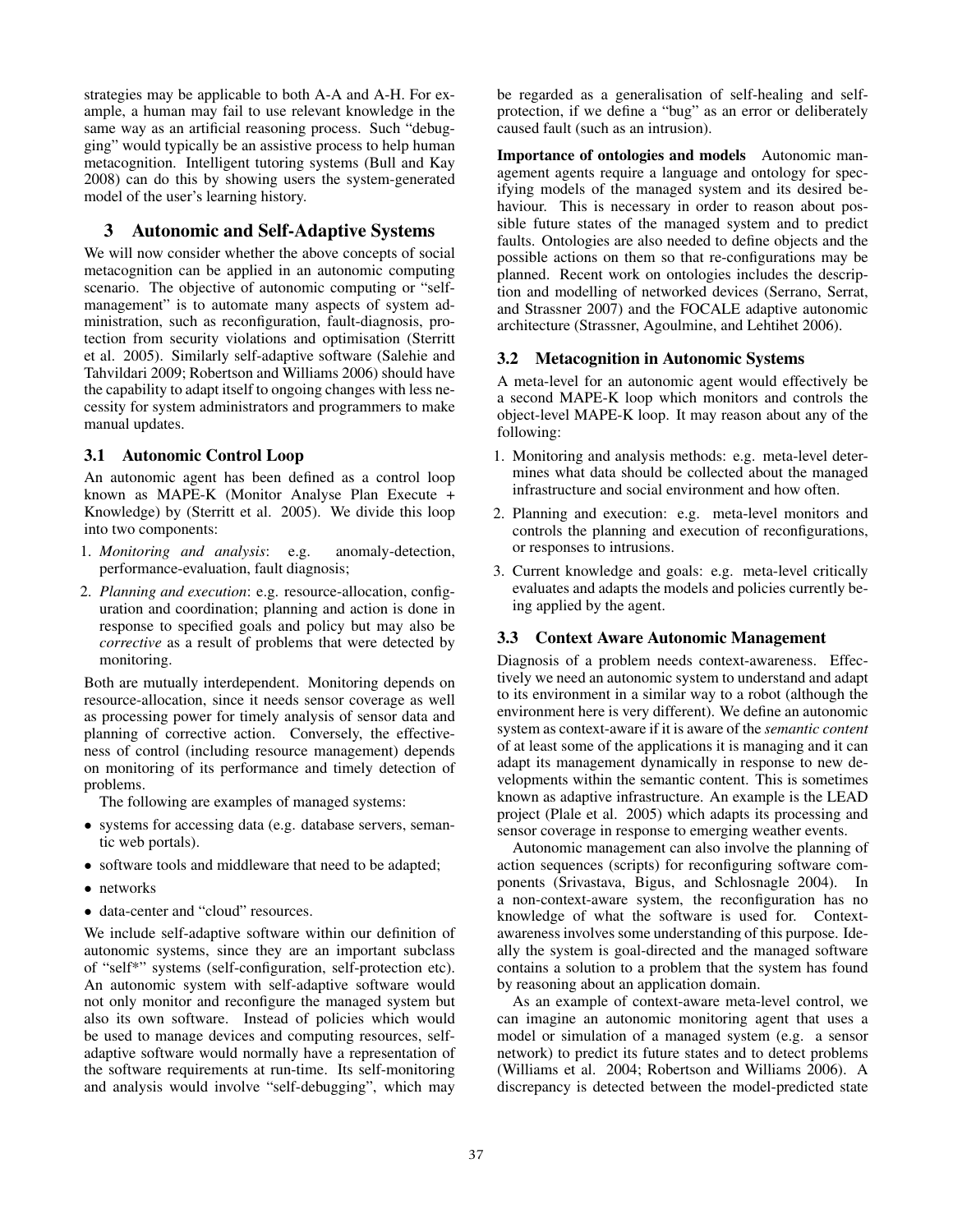and the observed state. The measured state also seems much "worse" than the model-predicted state, when considered in the context of a critical application (e.g. severe weather tracking). Therefore an urgent re-allocation of computing resources is required in order to investigate and diagnose the problem. The problem may be in the network itself or the autonomic monitoring and analysis algorithms may be faulty.

#### 3.4 Towards Social Context Awareness

We can define the system as *socially context-aware* if it is aware of *user concerns* and *goals* and acts on behalf of them. For example, if the users are experimental physicists, they are concerned about the results of experiments and they want to test hypotheses; if they are emergency health workers, they are concerned about diagnoses and critical life support monitoring. Recognition of user goals is addressed in (Smith and Lieberman 2010).

The social environment is the context in which events in an IT infrastructure take place. For example, file access patterns and network activity can be associated with user goals and actions, which can in turn be associated with organisational goals and wider social networks. Determining causality is also feasible; a network intrusion event may be traced to a social event which is a violation of a social norm (e.g. fraud).

The interaction between IT infrastructure and social environment can be represented as different levels shown in Figure 3. This diagram shows multiple levels at which a socio-technical system can be modelled and observed.



Figure 3: Multiple levels of an IT system within a social context

Models and data sources This kind of deep context awareness ideally needs commonsense knowledge about the world and about social norms. Steps in this direction are possible using agent-based social models (Epstein 2006), where an "agent" can represent an artificial or human agent. These models might be developed from existing theories or directly from observation and learning. Some may be classed as meta-level models and may be developed by observing reasoning and decision processes. Such models may

later be used for meta-level reasoning (for example, to detect typical reasoning flaws) or to reason about the limits or relevance of the knowledge that is being taken into consideration.

These different kinds of models and their associated data (from which the models may be built or adapted) include the following:

- Models of the infrastructure devices, networks, software, applications etc.
- Models of the managing agents. These would be partial models, each corresponding to a perspective held by an agent.
- User models (cognitive models and goals).
- Social models generated or updated using various data sources such as transaction logs, text etc.

Figure 4 shows a schematic diagram of agents managing and modelling an IT infrastructure. Many different social models may be constructed from related data sources.



Figure 4: Social context awareness

Data fusion and high-level descriptions Just as in the robotics example, components (agents) may cooperate together to build global or partial pictures from different perspectives. A perspective (held by an agent) may represent a conceptual categorisation (an ontology) which is used to interpret and fuse data from multiple sources. Such perspectives might represent the different concepts and priorities of the various users in an organisation. Multiple agents can interpret the same data in different ways according to their high level conceptualisation. They may also use specialist data sources. In a configuration such as Figure 2, each agent might have its own specific algorithms (O-Boxes).

Simulations based on those ontologies may be used on the different levels of abstraction in Figure 3 and may be continually updated from different data streams. For example, a simulation on L4 may use data streams from several different sources on the lower levels (e.g. software usage, conversations, network traffic etc). The simulations generate ongoing expectations which also guide the data collection (or "attention focus") of the agents. More details of this general concept are in previous work (Kennedy et al. 2007).

Automated or (semi-automated) building of such models and their subsequent refinement and testing is a non-trivial meta-level control operation. Potential policy conflicts (for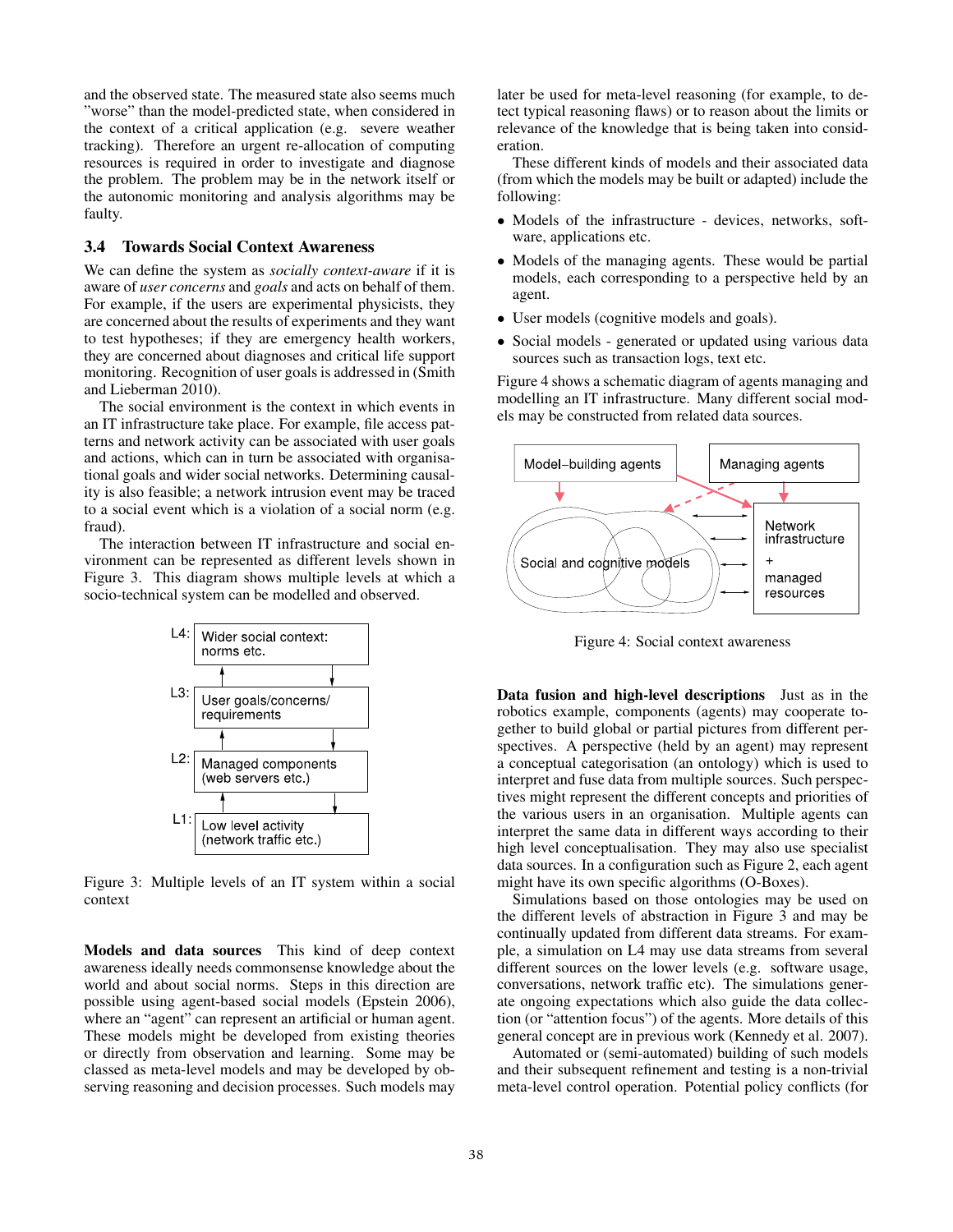example, involving privacy) would also need to be resolved (Lupu and Sloman 1999).

# 4 Towards Distributed Metacognition in Autonomic Systems

In this section we address the challenges of applying the architecture in Figure 2 to the above socio-technical scenarios and suggest directions for solving them. We identify some key requirements below:

- 1. Automated diagnosis and correction: cooperative agents need to evaluate and correct each other, while taking into account the wider context. This requires solution of the following sub-problems:
- (a) Limiting complexity: aiming for reusability of methods for analysing different reasoning traces.
- (b) Mutual evaluation (criticism) requires translation across different representations held by each agent.
- (c) Mutual adaptation: not only is a translation between perspectives required, but also a method of adaptation to each other's requirement, with possible learning of new concepts.
- 2. Subversion resistance: multiple agents need to agree to overrule a hostile agent. A common understanding of "acceptable goals" may be necessary.

## 4.1 Automated Diagnosis and Debugging

Context-aware error detection and correction depends on the perspective of the monitoring agent. If an agent represents a perspective which is defined according to user concepts and goals then its "debugging" method may include the evaluation of whether those goals are being satisfied, and whether the relevant concepts are being taken into account.

For example, an agent A1 representing the concern of information integrity (such as in medical imaging) might evaluate its own (object-level) reasoning according to how well it meets integrity requirements in changing contexts. A1 might also apply the same evaluation process to another agent A2 responsible for applying an energy management policy (in accordance with the first type of distributed metacognition in Figure 2). A "bug" in A2's object-level reasoning would be a failure of A2 to ensure that the energy conservation does not violate information integrity. Therefore it needs to be aware of these constraints.

Reusability A1 may also detect a bug in A2's *meta-level* reasoning. For example, it may determine whether A2's meta-level's considerations and goals contradict the information integrity requirement. Since we wish to reuse as far as possible the evaluation method for both meta-level and object-level, a generic method of sending a negative evaluation may be feasible, although the interface with the different traces would not be identical.

Translation across representations Agents can send each other alerts and correction messages if they are not satisfying each other's requirements. However, if agents use different sets of concepts and representations then a translation is necessary between perspectives.

The binding problem in cognitive science addresses this kind of translation when applied between sensory modalities. One solution to the binding problem is in (Hawes et al. 2007). If we imagine that one "agent" is responsible for processing visual input and another for auditory, translation between these modalities allows, for example, the auditory agent to alert the vision agent to focus on a human who has just begun speaking. A similar translation is possible between events on the different levels of abstraction in Figure 3 and between the different models in Figure 4.

Mutual adaptation In the visual-auditory example above, agents can give feedback to each other to focus attention on certain stimuli. If they have access to each other's reasoning traces, they can monitor focus of attention and send corrective alerts as necessary (e.g. not giving sufficient attention to relevant events). In response to a correction alert, the vision agent can learn to recognise the visual cues when a person speaks by correlating alerts it receives from the auditory agent with new visual features in the environment. Effectively agents help to "debug" each other interactively.

An alert from another agent would be similar to an unexpected event in the environment. The agent would respond by planning to learn (Cox and Ram 1999). Subsequent monitoring and conflict resolution in the learning process would also be important (Kim and Gil 2008). If necessary, the vision agent can learn a new concept ("person speaking") which it can add to its ontology. (Afsharchi and Far 2006) addresses this kind of problem in a more general multi-agent context.

#### 4.2 Subversion Resistance

If a security monitoring agent is subverted, its meta-level control may activate hostile code, causing it to send a false alert stating that a security problem has been detected. If other agents find no evidence of an intrusion, this does not prove that there is no problem. Therefore, resources are allocated to its detection, possibly diverting resources away from a real problem. If agents can identify a bug in the agent's meta-level control, they can explain the cause of the problem and disable the rogue code.

Benign agents must recognise the potential for hostility and agree on joint action. Recognising hostility requires social context-awareness as well as diverse and independent ways of gathering evidence. In particular, metareasoning about human reasoning traces is useful in this context.

Agreement on whether an agent is potentially damaging requires that the agents have a common understanding of what kind of activity is acceptable or necessary and what kind of activity is hostile. One possible approach is to define goals on the meta-level that agents agree to pursue. These are requirements to be satisfied by the management agents' reasoning processes. Such goals can include the following:

- 1. to learn about other agents' requirements and goals (including user goals);
- 2. to cooperate with other agents' object-level goals, provided that:
	- (a) these goals are consistent with agreed meta-level goals;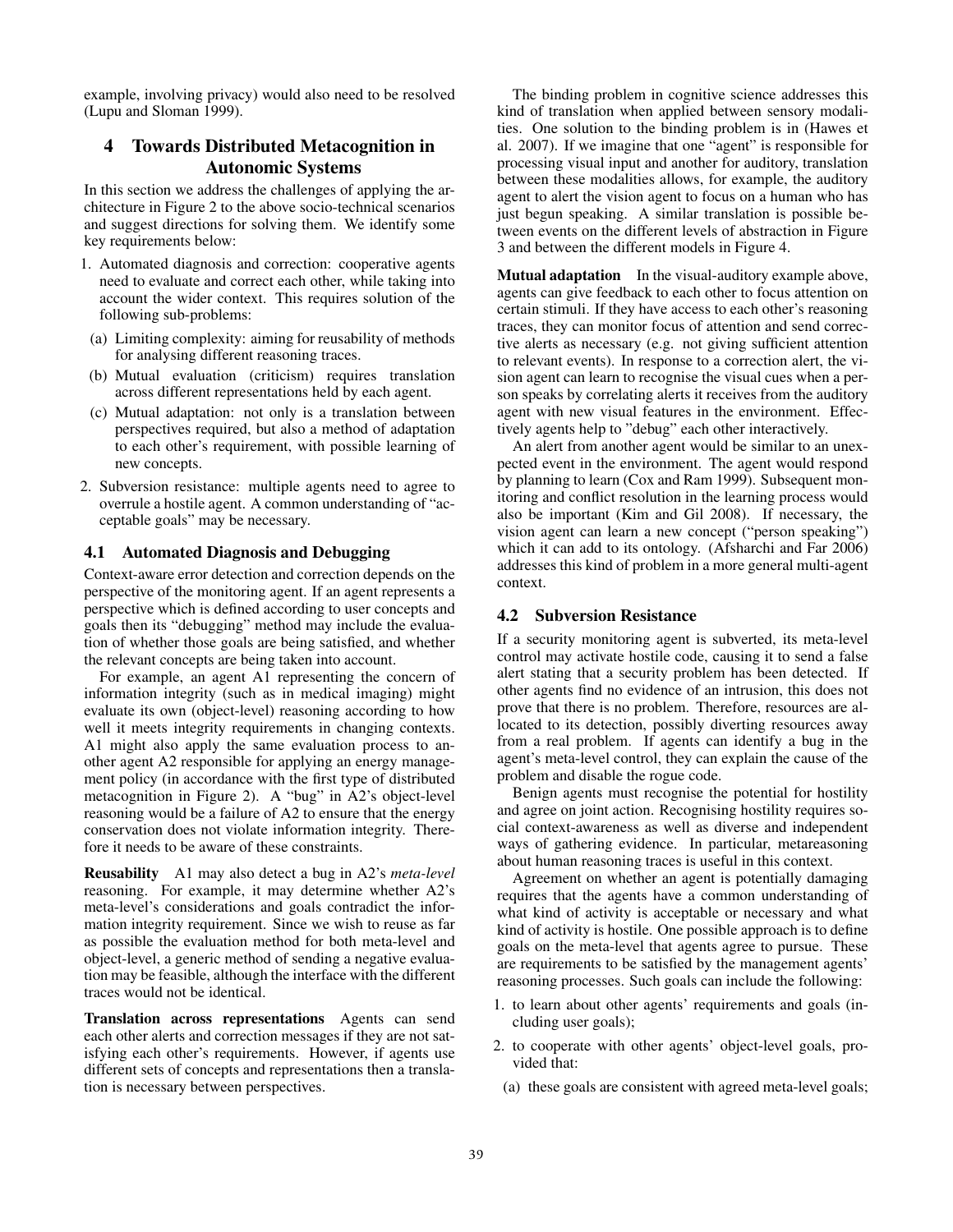(b) if there are conflicts between object-level goals, they generate a new goal to try to overcome these specific conflicts;

Agents may have different representations of these requirements, but they should be able to test if an observed agent's activity and reasoning trace satisfies them. A "friendly" agent (executing non-hostile code) which is merely in error should not contradict these requirements. In other words, it must be seen to make an effort to cooperate by a sufficient number of agents, which are monitoring the agent in different ways. Research on trust and reputation systems is relevant for this problem (Jøsang, Ismail, and Boyd 2007) as well as agent-based modelling (Epstein 2006).

## 5 Related Work

Research on multi-agent metacognition such as (Raja and Lesser 2007) is addressing many of the coordination problems that a distributed metacognitive system will have to solve. Although the mult-agent approaches do not involve the kind of distribution of metacognition we defined here, they have to address similar issues, such as connectivity between agents and the resources that should be allocated to metacognition. Planning to learn (and deciding what and how to learn) in response to anomalies is also an important requirement for context-aware metacognition. Relevant work on this includes (Cox and Ram 1999; Josyula et al. 2009; Kim and Gil 2008).

We have considered an autonomic system as a cognitive system. A cognitive architecture for autonomic systems is proposed in (Kramer and Magee 2007), which involves online planning and deliberation with continual selfconfiguration in response to changes. Other approaches are based on multi-agent systems. For example (Das et al. 2008) uses agents for power management. Autonomic contextawareness is currently being addressed in simple scenarios (Klein et al. 2008; Sitou and Spanfelner 2007). An example of metareasoning in context-aware self-adaptive software is (Robertson and Laddaga 2009), where a metareasoner evaluates the accuracy of predictions made by vehicle trackers (reasoners) and selects the best performing ones for further refinement.

Mutual debugging among agents assumes that conflicts between requirements or policies can be resolved. A common approach to conflict resolution is to use a "meta-policy" giving guidelines or constraints on the application of policy rules (Lupu and Sloman 1999). For example, precedence or priority of one rule over another may be specified in a metapolicy (Kagal, Finin, and Joshi 2003).

#### 6 Summary and Conclusion

In this paper we showed how context-awareness and diversity can be incorporated into distributed metacognition. We then argued that these principles can also be applied to agents in an autonomic management system. Automated recovery in such a system means that the agents have to participate in monitoring and debugging each other, since there is no hierarchical system of evaluation.

The following are challenges for automated recovery:

- If agents are cooperative, they can share reasoning traces and help each other learn their respective requirements. Translation between representations is necessary.
- If one agent is hostile because its meta-level has been subverted, it may not respond to error correction requests. In this case, agents have to agree to overrule the hostile agent. Social context awareness is important here to identify the causes and motivation of an attack.
- An important software engineering requirement is that the meta-level methods for analysing traces are reusable and polymorphic as far as possible, so that they can be applied to object-level traces as well as meta-level traces with minimal changes. Otherwise, the complexity of additional meta-level components can make the system fragile.

## Acknowlegement

This work was funded in part by the Defense Advanced Research Projects Agency.

#### References

Afsharchi, M., and Far, B. H. 2006. Automated ontology evolution in a multi-agent system. In *InfoScale '06: Proceedings of the 1st international conference on Scalable information systems*, 16. New York, NY, USA: ACM.

Bull, S., and Kay, J. 2008. Metacognition and Open Learner Models. In *3rd Workshop on Meta-Cognition and Self-Regulated Learning in Educational Technologies, at the 9th International Conference on Intelligent Tutoring Systems (ITS2008)*.

Cox, M. T., and Raja, A. 2007. Metareasoning: A Manifesto. Technical Report BBN TM 2028, BBN Technologies.

Cox, M. T., and Ram, A. 1999. Introspective multistrategy learning: On the construction of learning strategies. *Artificial Intelligence* 112:1–55.

Cox, M. T. 2007. Metareasoning, Monitoring, and Self-Explanation. In *Proceedings of the First International Workshop on Metareasoning in Agent-based Systems at AAMAS-07*, 46–60.

Das, R.; Kephart, J. O.; Lefurgy, C.; Tesauro, G.; Levine, D. W.; and Chan, H. 2008. Autonomic Multi-agent Management of Power and Performance in Data Centers. In *AAMAS-08: Proceedings of the 7th International Joint Conference on Autonomous Agents and Multi-agent Systems*, 107–114. Richland, SC: International Foundation for Autonomous Agents and Multiagent Systems.

Epstein, J. M. 2006. *Generative Social Science: Studies in Agent-Based Computational Modeling*. Princeton University Press (Princeton Studies in Complexity).

Hawes, N.; Sloman, A.; Wyatt, J.; Zillich, M.; Jacobsson, H.; Kruijff, G.-J.; Brenner, M.; Berginc, G.; and Skočaj, D. 2007. Towards an Integrated Robot with Multiple Cognitive Functions. In Holte, R. C., and Howe, A., eds., *Proceedings of the Twenty-Second AAAI Conference on Artificial Intelligence (AAAI 2008)*, 1548 – 1553. Vancouver, Canada: AAAI Press.